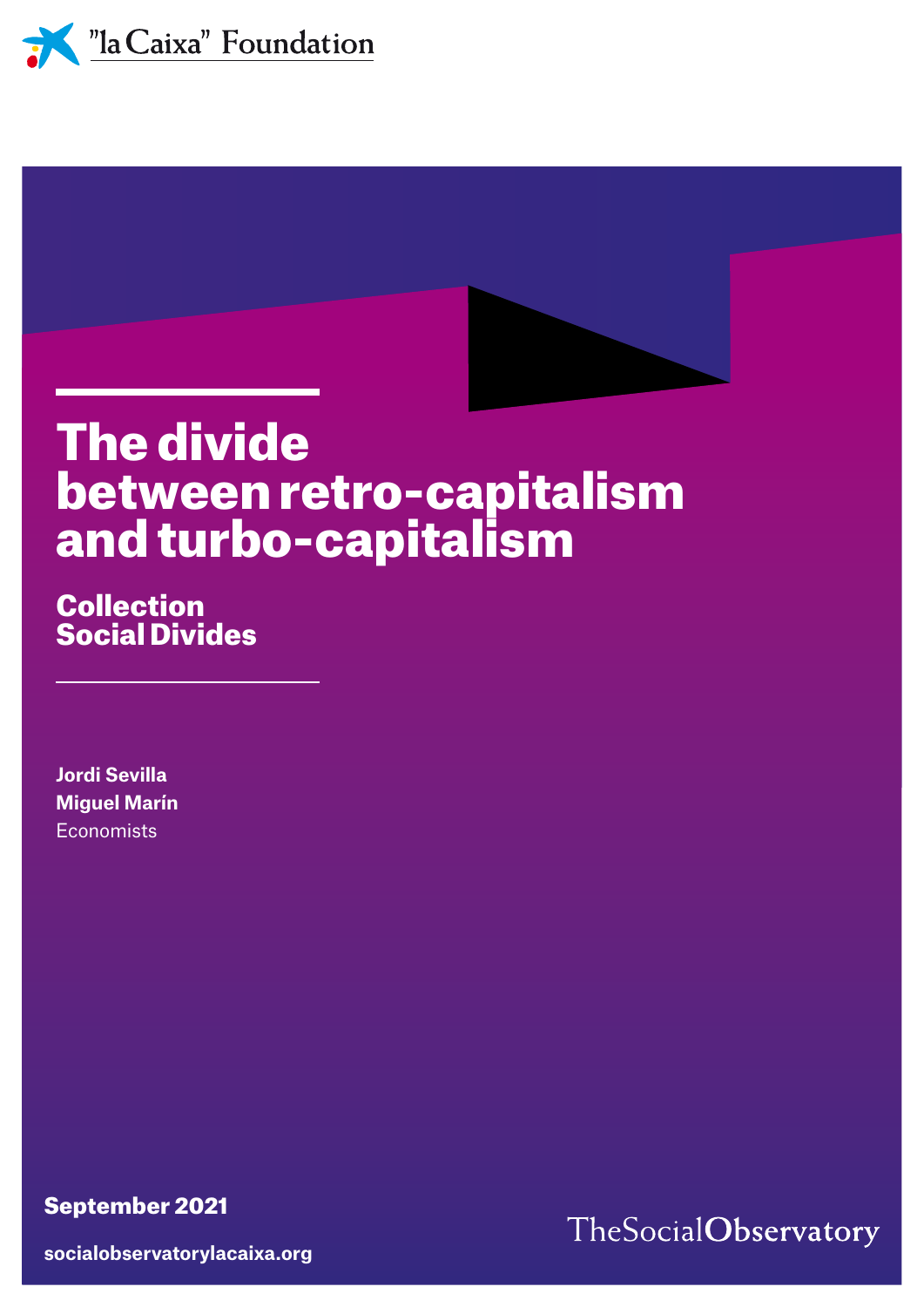#### **Credits Contents**

| The Social Observatory of<br>the "la Caixa" Foundation                                    | 05       | An approach to the production fabric of Spain: small companies<br>predominate                                                                   |  |  |
|-------------------------------------------------------------------------------------------|----------|-------------------------------------------------------------------------------------------------------------------------------------------------|--|--|
| "la Caixa" Foundation, 2021<br>Plaza de Weyler, 3<br>07001 Palma                          | 07       | Large-sized companies are the main generators of quality employment                                                                             |  |  |
|                                                                                           | 09       | The productivity of companies increases proportionally to their size                                                                            |  |  |
| Translations:<br>Debbie Smirthwaite<br>Graphic design:<br>César Jara                      | 11<br>14 | SMEs largely depend on bank finance, which makes their growth more<br>difficult<br>The profitability of companies grows in line with their size |  |  |
| "la Caixa" Foundation<br>does not necessarily identify<br>with the opinions of the author | 15       | Innovation and a strong export profile are characteristics of large-sized<br>enterprises                                                        |  |  |
| of this publication.                                                                      | 19       | The divide under debate: the public sector and the crisis resulting from<br>the covid-19 pandemic                                               |  |  |

**22** Proposals for the future. Conclusions

This issue forms part of the Collection "Social Divides", which is made up of the following publications:

- **· An Introduction**
- **· The Divide between Rich and Poor**
- **· The Divide between Men and Women**
- **· The Divide between the Young and the Elderly**
- **· The Divide between the Rural World and the Urban World**
- **· The Divide between Turbocapitalism and Retrocapitalism**
- **· The Divide between Analogical and Digital**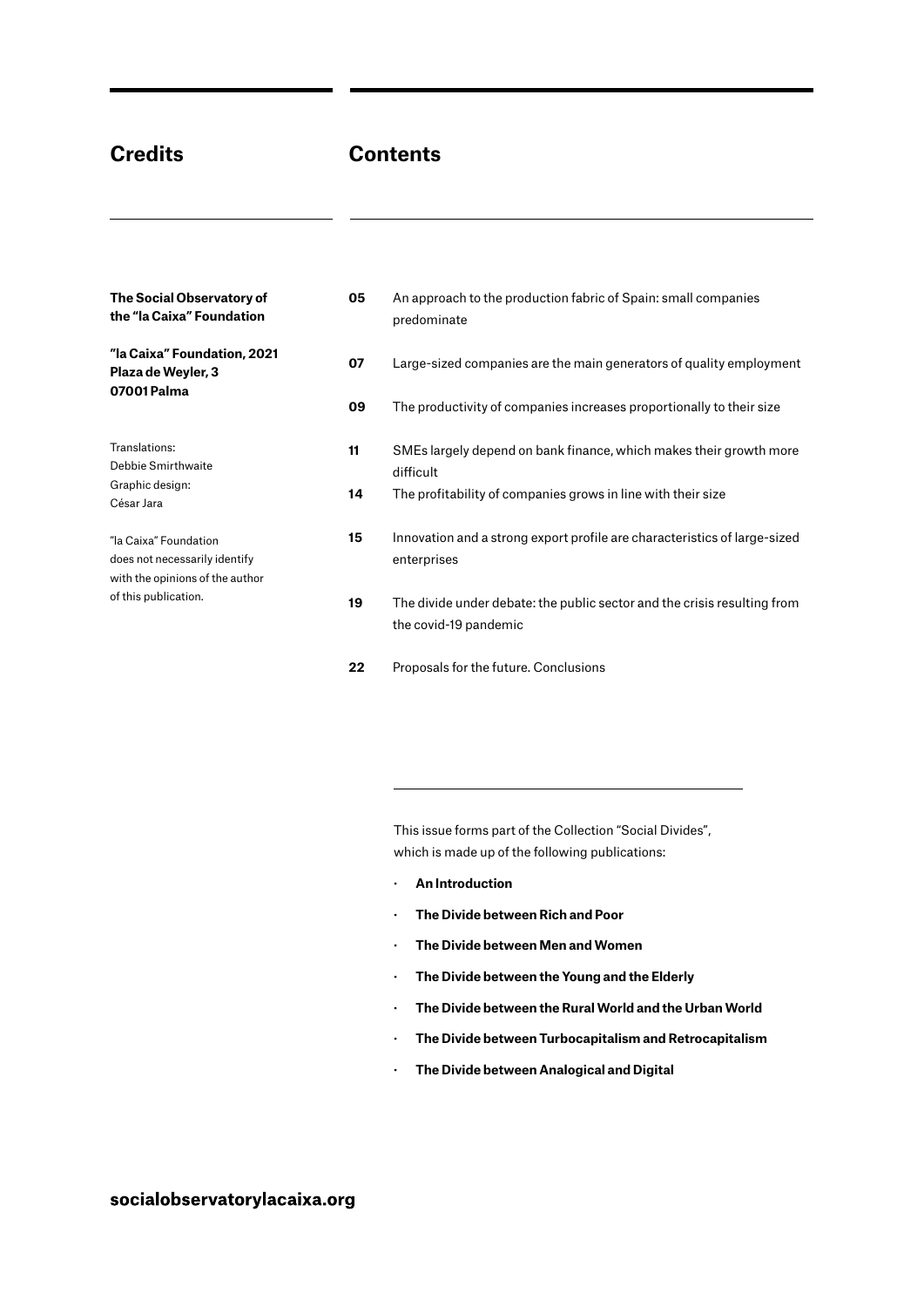#### Key points

- **1** For several decades, the Spanish economy has been experiencing the advance and widening of a divide that reflects two coexisting economic models: turbo-capitalism and retrocapitalism. Largely, this divide is the consequence of structural transformation processes such as globalisation, and the technological and digital revolution in which society finds itself immersed, but it is also a result of the structural problems that have been inherited from the past.
- **2** The turbo-capitalism model is subject to parameters such as internationalisation, digitalisation, training and innovation. However, retro-capitalism is characterised by presenting greater protectionism with regard to foreign relations and less intensity in terms of technology and innovation. Furthermore, it contributes less added value to the economy and has to resort to public support to survive in the face of economic crises.
- **3** The processes of structural transformation in which society is immersed, specifically globalisation and the digital revolution, have brought with them evident gains in both the economic and social spheres, but they also pose threats and substantial challenges. In general, these are related with questions such as increased inequalities or the polarisation of employment, with highly differentiated working conditions, but they also directly influence the duality of the production structure.
- 4 Phenomena such as digitalisation and globalisation intensify business segmentation, to the extent that technological advances are concentrated into groups of companies that are capable of internationalising their services and competing globally. Found at the opposite pole are mainly smaller companies without the capacity to tackle these transformations, for

which reason, in relation to the first, they end up falling behind.

- **5** The divide is manifested, above all, in a very evident dichotomy. In Spain, an important group of companies that could be termed nomadic function with international logic and are perfectly competitive on a worldwide scale. However, the large part of the business fabric is formed by companies that could be called sedentary, closer to the old logic of protectionist capitalism. Their differences, above all of an economic type, are due largely to the greater weight of this character, to a certain extent retrograde, of the country's production fabric. However, this characteristic cannot be identified strictly with any specific size or sector, since it is to be found disseminated throughout all of them.
- **6** Overcoming the divide between retro-capitalism and turbo-capitalism requires policies of structural reforms such as those that are proposed at the end of this report. However, it is worth knowing where the underlying problem lies, to avoid continuing to insist on seeking solutions in places where it does not make sense.
- **7** The information collected in this report that is based on the Bank of Spain Survey on Business Activity (2020) enables confirmation that the impact of the covid-19 crisis has not been evenly spread, but rather it has affected certain sectors with greater intensity. The smallest-sized companies have recorded substantially sharper falls in terms of both invoicing and employment.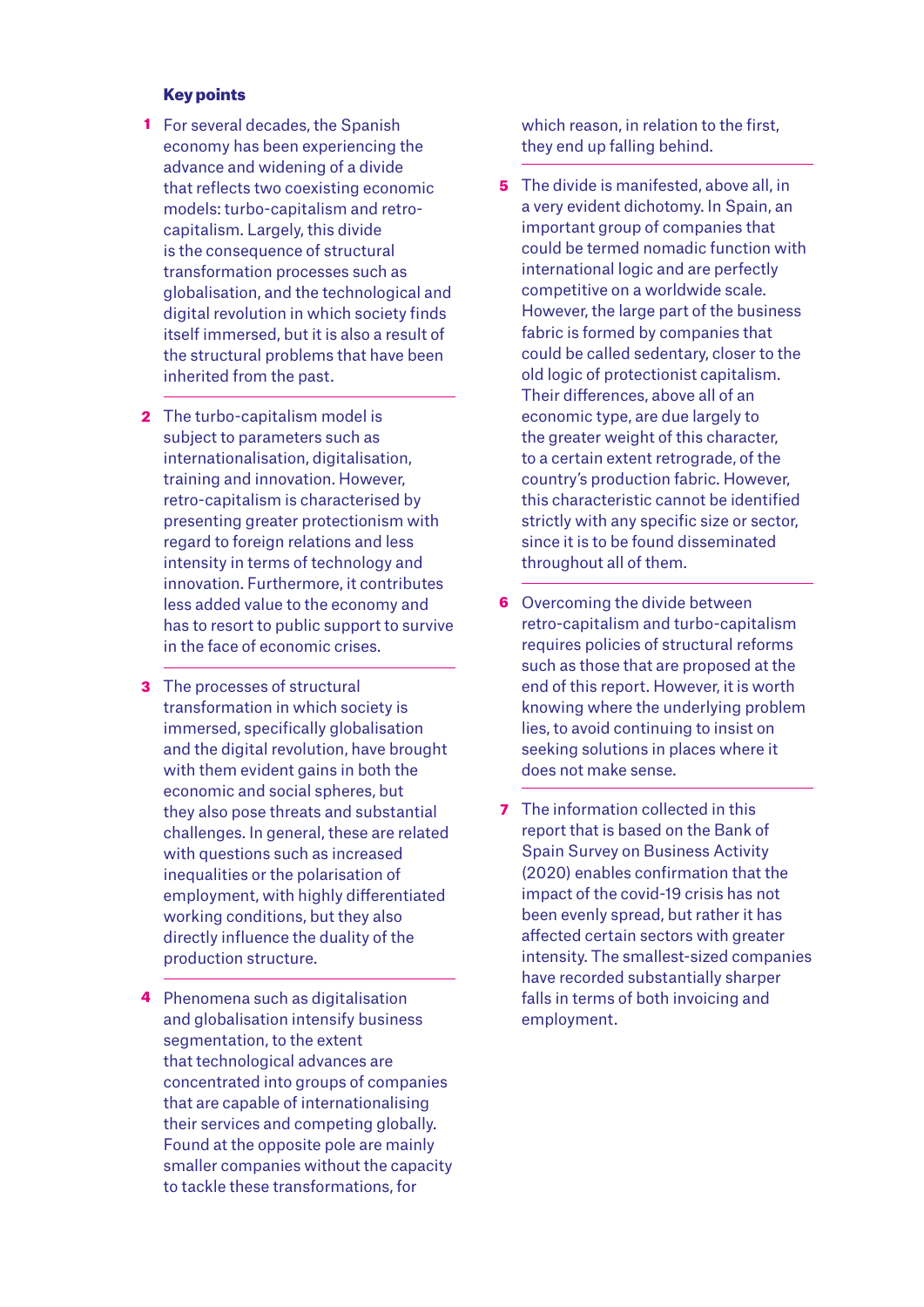#### **Key figures**

### $9.5%$

Only 9.5% of companies with fewer than ten employees have conducted online sales.

### 20%

Only 20% of companies with fewer than 250 employees are innovative, while this percentage reaches nearly 50% among companies with over 250 employees.

### 38%

Micro-companies generate around 38% of employment in Spain, while in France or the United Kingdom the percentages are reduced to 25.5% and 19.5%, respectively.

### 60%

Some 60% of Spanish companies were working, in the year 2020, with a single bank, some 21.24% with two, and some 8.91% were operating with three.

22.3%

The export tendency of largersized companies (43.4%) is nearly double that of smallersized companies (22.3%).

13%

Barely 13% of industrial companies with 200 workers or fewer carry out or contract some kind of R&D activity, against 45.9% of those with over 200 employees.

### 64-72

The density of SMEs has remained more or less stable over the last two decades: for every one thousand inhabitants, around 64-72 SMEs are registered.

## 2.5

The productivity of Spanish micro-businesses is over 2.5 times lower than that of the United Kingdom and nearly 1.9 times lower than France and Germany.

3x

As for the percentage of big data analysis, it triples for large-sized companies in comparison to companies of fewer than 50 employees.

4

Spanish companies have, on average, little more than four employees, while the European average is situated at around six employees.

Nota: datos del 2020.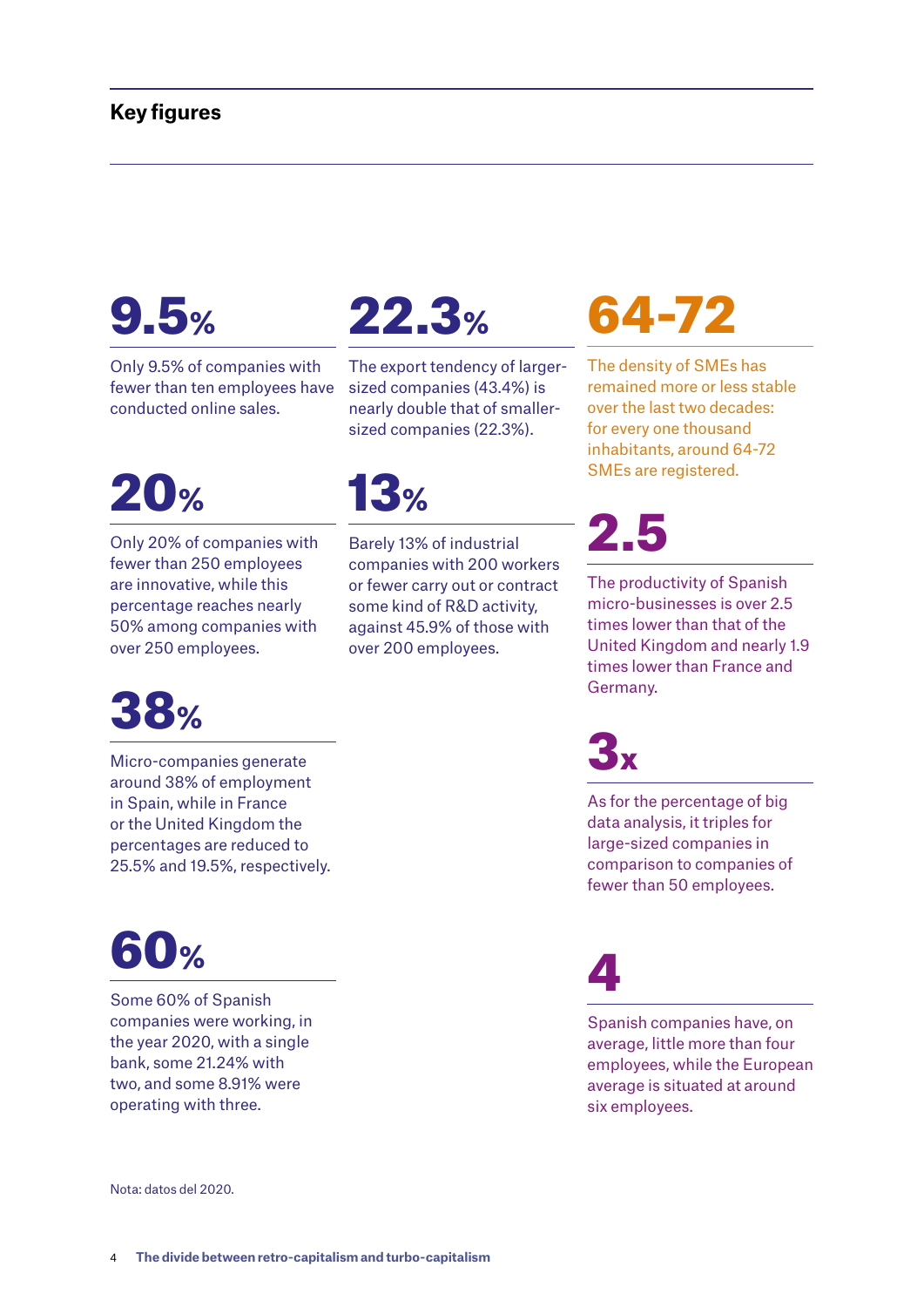#### An approach to the production fabric of Spain: small companies predominate

With the aim of disseminating the structural characteristics of the Spanish production fabric in comparison with the main European countries, a short diagnosis should be made of the variables of Spanish business demographics, and it is necessary to analyse their evolution over the last few decades.

> Predominance of small-sized companies and the underrepresentation of mediumand large-sized companies

In Spain, the density of SMEs has remained more or less stable during the period 2000-2020, at around 64-72 SMEs per thousand inhabitants. The predominance of small-sized companies and the underrepresentation of medium- and largesized companies is a characteristic, in general, shared with other European countries. However, substantial differences are observed with respect to countries such as Germany or the United Kingdom, which have a more highly diversified business structure and where micro-businesses represent a less substantial part of the business fabric.

If looking at the average size of company workforce, the smaller size, in comparative terms, of the Spanish business fabric is again confirmed. The companies of the European Union have, on average, close to six employees, whereas in Spain this figure is reduced to a little over four. In contrast, it is striking that medium- and large-sized companies tend to be larger in Spain than in Germany, although they are much smaller than in France or the United Kingdom.

The companies of the European Union have, on average, close to six employees, whereas in Spain this figure is reduced to a little over four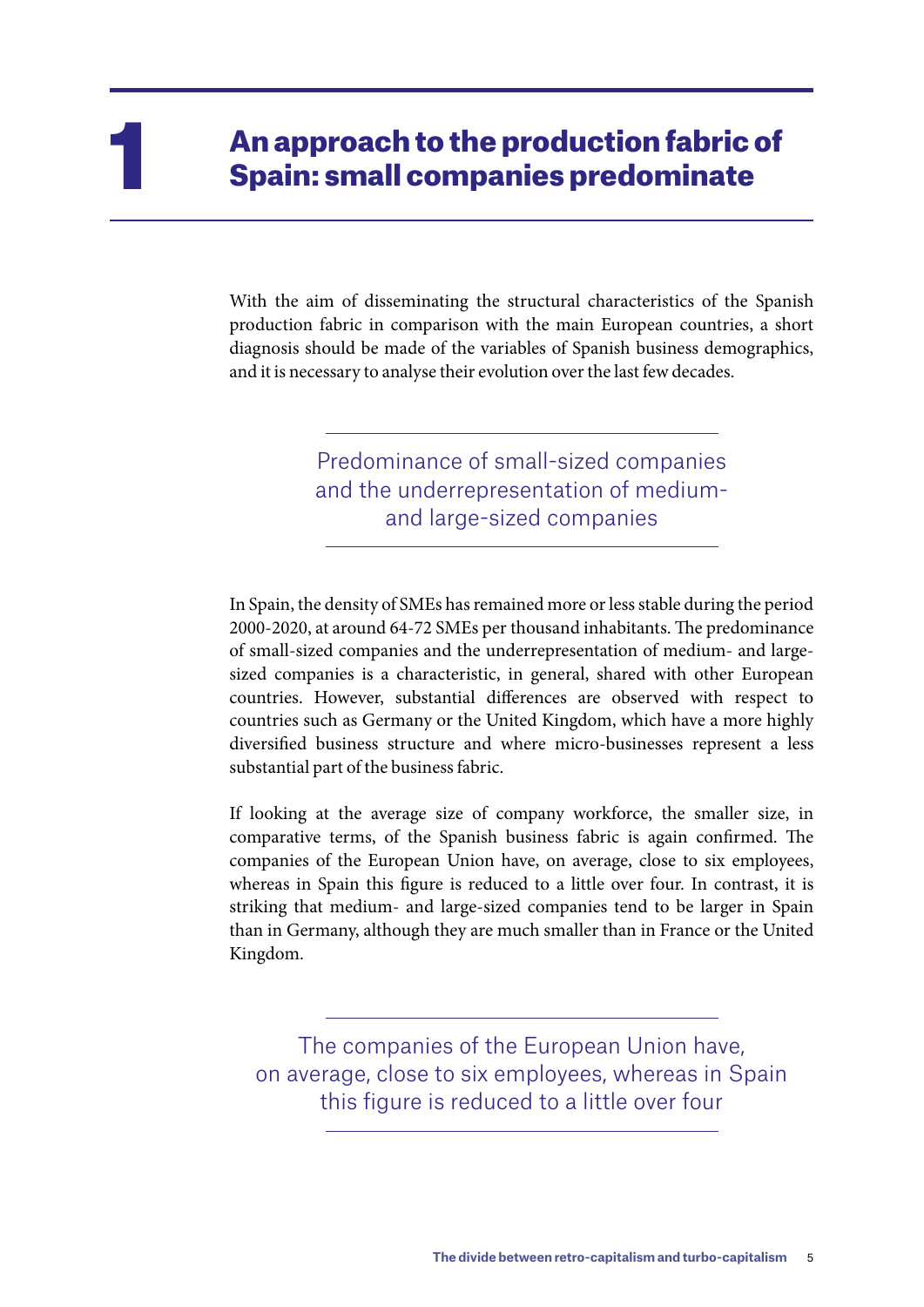Finally, if the distribution of companies is analysed according to the sector in which they operate, it is noticeable that most microbusinesses are very evidently concentrated in the services sector, especially in commercial activities. In contrast, small-, medium- and large-sized companies specialise in industry. In other words, as the size of the business increases, then the greater the proportion of companies operating in the industrial sector.

Table 1. **Greater weight of large-sized companies in the industrial sector**

Sectoral distribution of businesses according to size (%)

| <b>Companies</b><br>by size                            | <b>Industry</b> | <b>Construction</b> | <b>Services</b> |                                   |              |
|--------------------------------------------------------|-----------------|---------------------|-----------------|-----------------------------------|--------------|
|                                                        |                 |                     | <b>Commerce</b> | <b>Rest of</b><br><b>services</b> | <b>Total</b> |
| <b>SME (0-249</b><br>employees)                        | 5.9%            | 12.6%               | 22.1%           | 59.5%                             | 100%         |
| <b>SME</b> without<br>employees<br>(0 employees)       | 3.9%            | 13.7%               | 19.5%           | 62.9%                             | 100%         |
| <b>SME with employees</b><br>(1-249 employees)         | 8.5%            | 11.1%               | 25.3%           | 55.1%                             | 100%         |
| <b>Microbusinesses</b><br>(1-9 employees)              | 7.2%            | 11.0%               | 26.2%           | 55.6%                             | 100%         |
| <b>Small enterprises</b><br>(10-49 employees)          | 20.1%           | 12.5%               | 17.3%           | 50.1%                             | 100%         |
| <b>Medium</b><br>enterprises (50-249<br>employees)     | 22.6%           | 7.0%                | 15.3%           | 55.1%                             | 100%         |
| <b>Large enterprises</b><br>(250 employees or<br>more) | 21.7%           | 2.9%                | 14.6%           | 60.7%                             | 100%         |
| <b>Total companies</b>                                 | 5.9%            | 12.6%               | 22.0%           | 59.5%                             | 100%         |

Source: Retrato de la PYME. DIRCE, 1 January 2019, Ministry of Industry, Commerce and Tourism, 2020.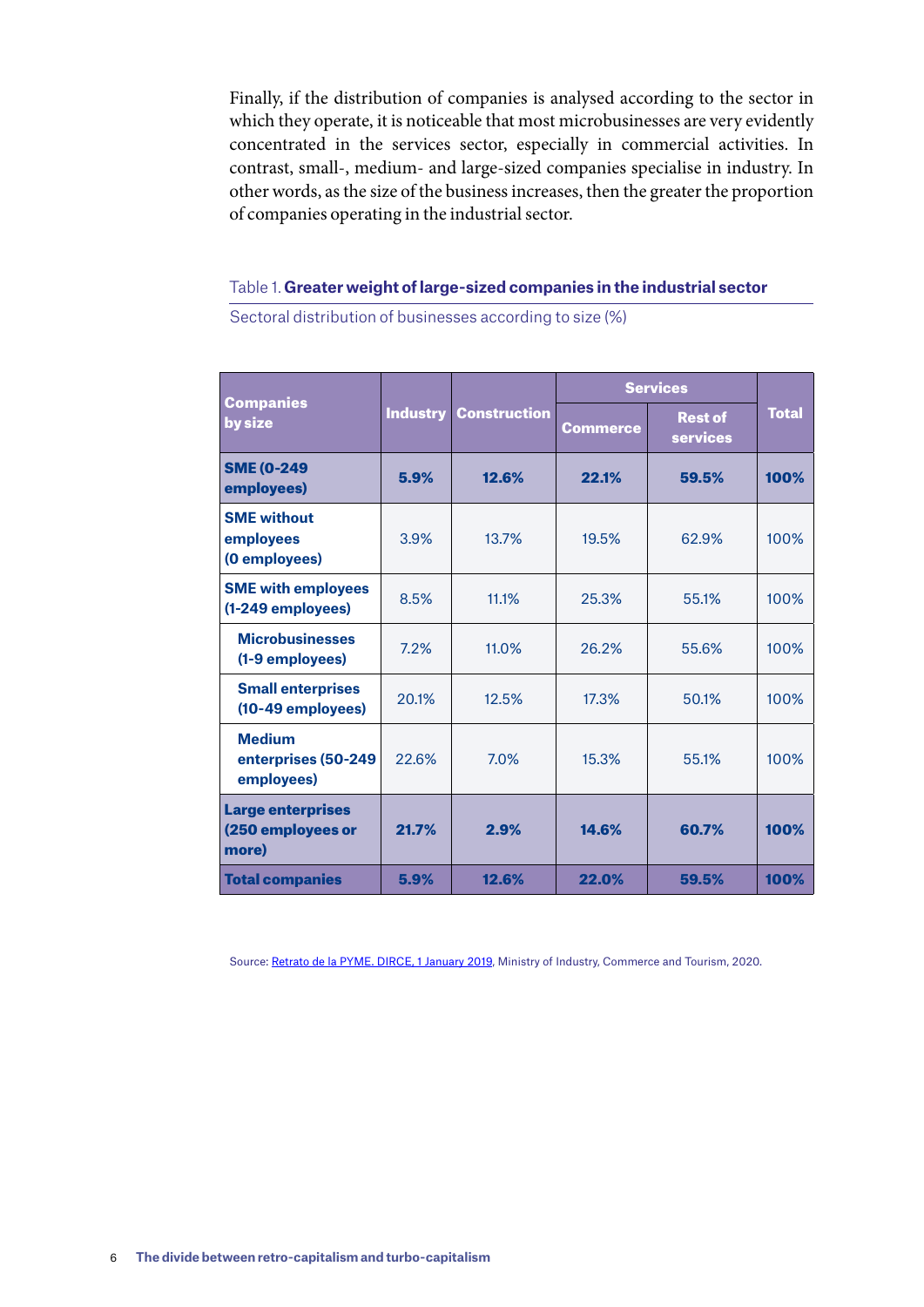#### 2 Large-sized companies are the main generators of quality employment

The divide between large- and small-sized companies is also very evident if the distribution is compared in terms of employment. As shown in figure 1, microbusinesses generate close to 38% of employment in Spain, while in France and the United Kingdom the percentage is reduced to 25.5% and 19.5%, respectively. In Germany, microenterprises barely generate 19% of total employment.

For their part, large-sized enterprises represent around 47% of employment in the United Kingdom and in France, and close to 37% in Germany. These figures contrast clearly with the figure registered in Spain, of 28.2%, second only to the figure for Italy (21.4%).

Finally, it is clearly observed that medium-sized companies in Germany generate more employment (20.2%) than those in the other countries compared. At the opposite extreme are Italy (12.9%) and Spain (13.5%).



Figure 1. **Microbusinesses are the main generators of employment in Spain** 

Distribution of employment according to company size in the main European economies (%), 2017



Source: compiled by the authors based on Structural Business Statistics – Overview, Eurostat, 2017.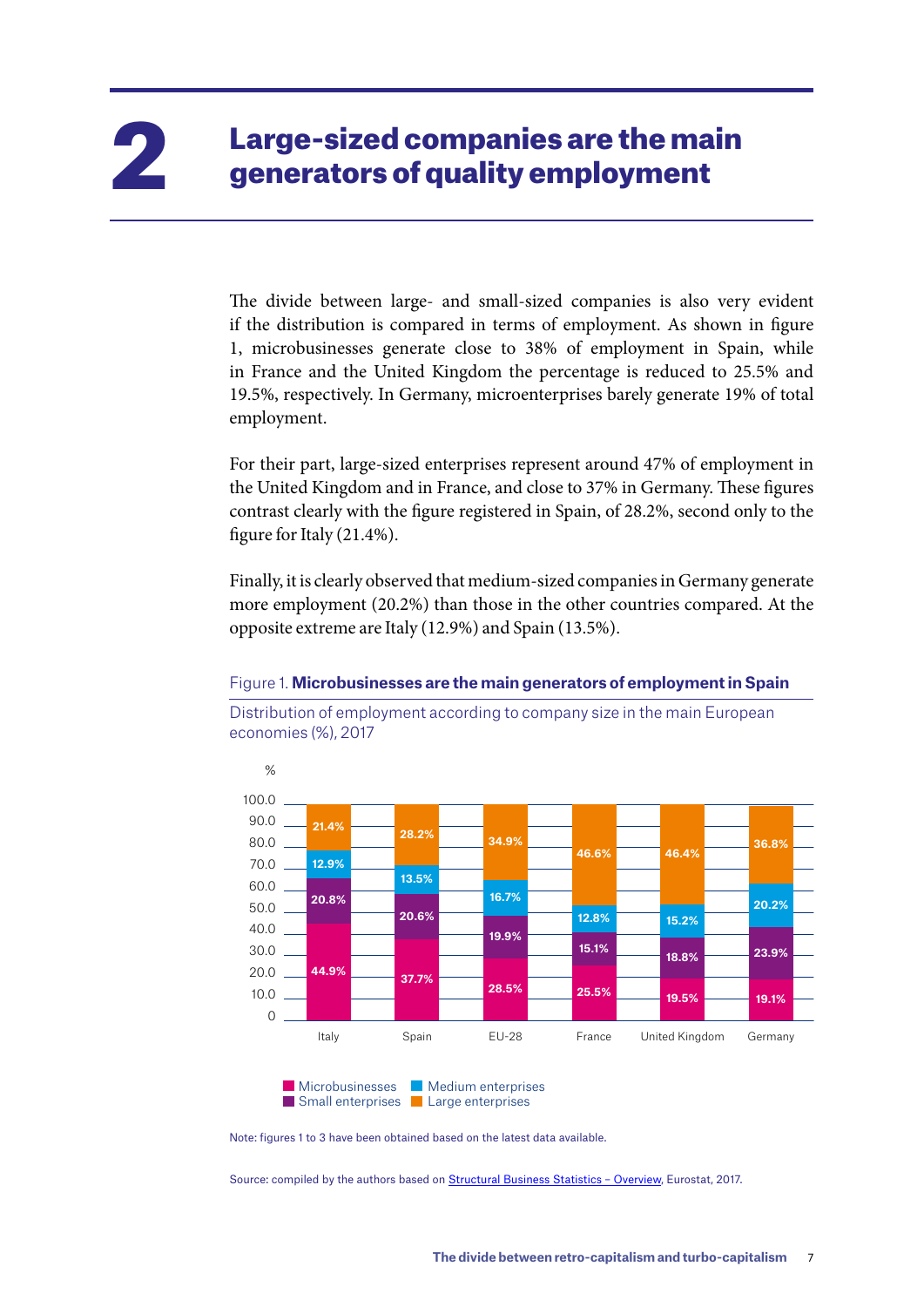In terms of the business sector in which the companies operate, large and medium-sized manufacturing companies are those that employ the largest number of workers. This is a behaviour that is observed in Spain and in other European countries alike. In the other two sectors analysed, that of construction and that of services, it is microenterprises and small enterprises that concentrate the highest levels of employment, although differences between countries are appreciated. Thus, while microenterprises in Spain generate 57.09% of employment in the construction sector and 45.10% in the services sector, in France and the United Kingdom the figures barely reach 43% and 40% in construction and 34% and 16% in services, respectively. Again, the pattern of distribution observed in Spain is very similar to that of Italy.

It is worth indicating, to complete this section, that a large majority of studies and statistics appear to exist that confirm the idea that SMEs habitually generated poorer quality employment than larger-sized enterprises.

> SMEs habitually generated poorer quality employment than larger-sized enterprises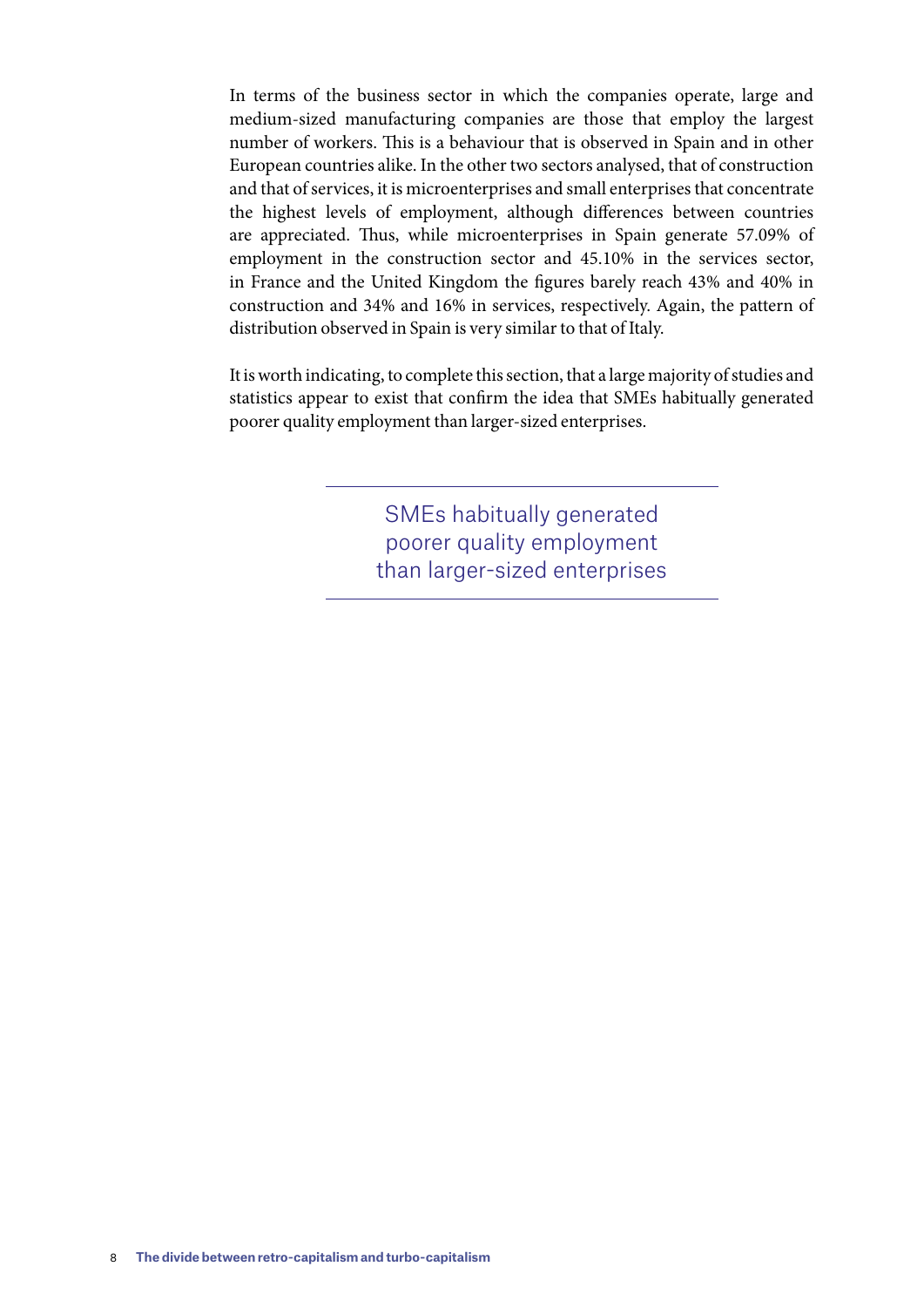## The productivity of companies increases<br>proportionally to their size

The largest-sized companies tend to present better levels of productivity. An article by Moral-Benito from the year 2016 ("Growing by learning: firm-level evidence on the size-productivity nexus", *Documentos de Trabajo*, 1613, Banco de España) confirmed that companies with over 250 workers were six times more productive than those that had fewer than nine workers. This pattern, furthermore, was maintained for all activity sectors.

According to the data analysed for this report, it is deduced that productivity levels of Spanish companies are clearly situated below the European average and also, far behind the main European countries, with the exception of Italy. If productivity per hour worked is analysed, the data is similar: Spanish companies are found, once more, trailing behind in terms of productivity, although they shorten distances with respect to their competitors and stand above the average of countries in the European Union, as reflected in figure 2.

#### Figure 2. **Spanish companies are positioned at the tail in productivity in elation with the European average**

Apparent work productivity. Gross added value per worker (thousands of euros), 2018



Source: compiled by the authors, based on data on apparent work productivity, Eurostat, 2018.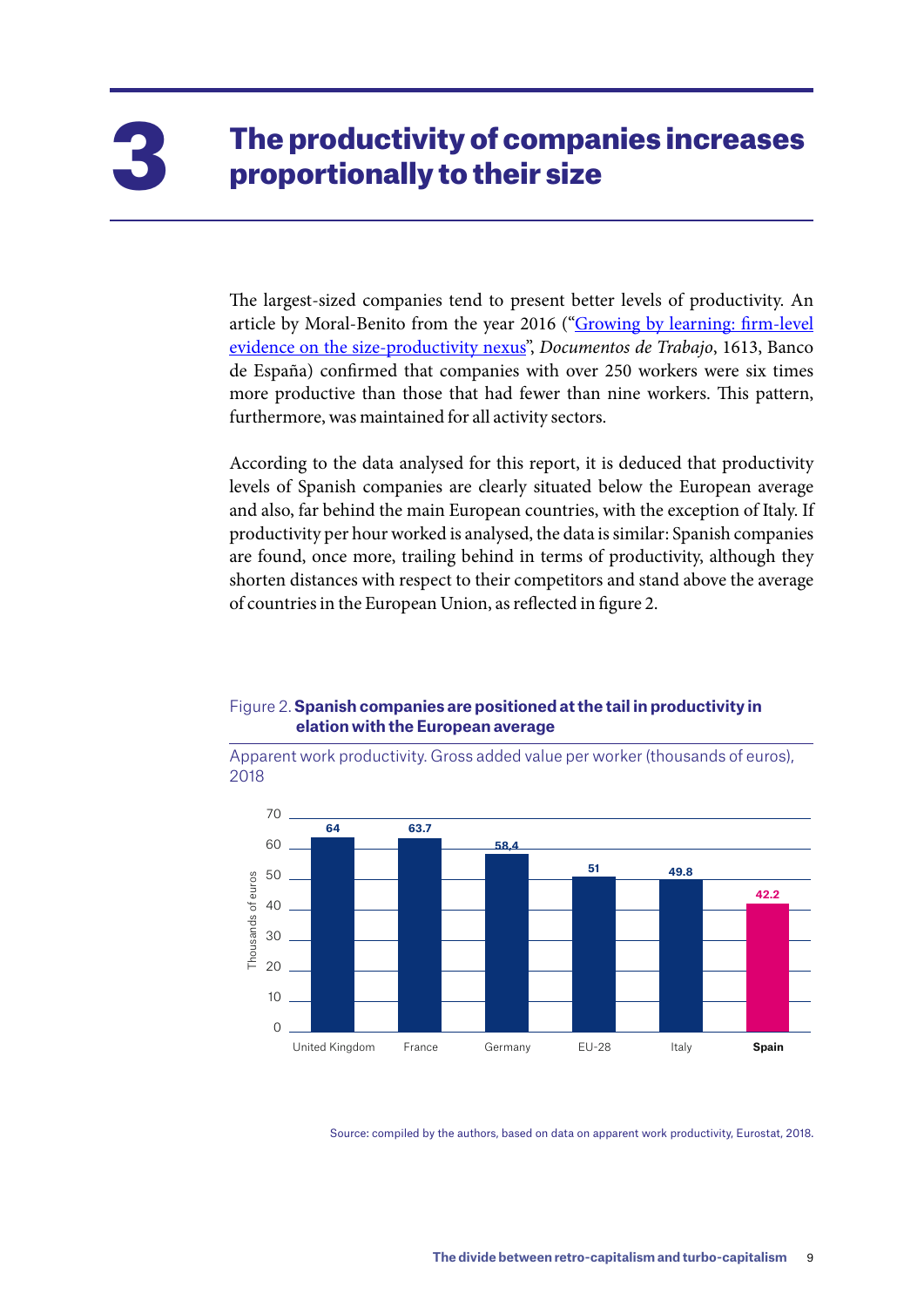The largest-sized companies tend to present better levels of productivity

If productivity levels are analysed according to company size, it is confirmed that they increase in line with the size of the enterprise. Furthermore, Spanish companies are, independently of their size, clearly less productive than their European competitors (or, equally, Spanish SMEs and large-sized Spanish companies alike are less productive than their European counterparts of a similar size). Therefore, for example, the productivity of Spanish micro-companies is less than 2.5 times below that of the United Kingdom and nearly 1.9 times lower than that of France and Germany. In comparison with Italy, major differences are also confirmed, particularly in the medium- and large-sized enterprises, which are substantially more productive than their Spanish counterparts.

#### Productivity levels increase in line with the size of the enterprise

#### Figure 3. **The productivity of companies in Spain is lower than the European average, independently of their size**

Apparent work productivity in the main European economies. Gross added value per worker (thousands of euros), 2018



Source: compiled by the authors based on data on apparent work productivity, Eurostat, 2018.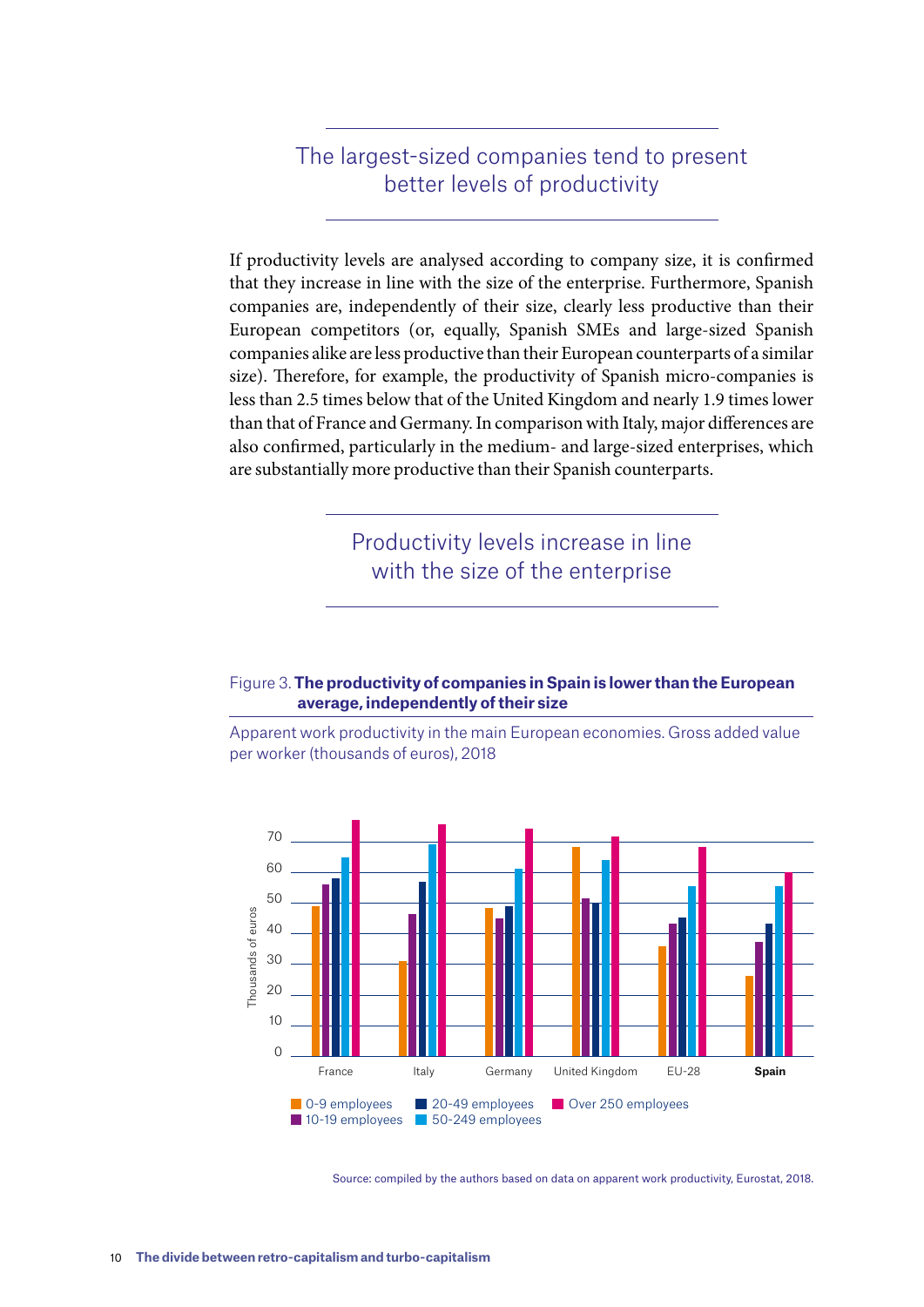## SMEs largely depend on bank finance,<br>which makes their growth more difficult

The size of companies is a key determining factor in terms of their access to credit, as made clear by the lower volume of funding that small Spanish companies have traditionally received, in comparison with medium- and largesized companies.

This leads to SMEs depending more on bank finance than large-sized companies, which present a greater capacity for accessing financing from the markets

Furthermore, small business size can be accompanied by lower levels of quality of accounting information and asymmetries in that information (or less transparency in the information provided). This leads to SMEs depending more on bank finance than large-sized companies, which present a greater capacity for accessing financing from the markets. Generally, this capacity goes hand in hand with greater costs of generation of financial information and the imposition of greater discipline on the management of the business.

Thus, European companies have historically been more dependent on bank financing than those from other economically advanced countries, such as the United States, due to the high proportion of SMEs in their production fabric (CaixaBank Research, 2015: Capital markets union: a first step). This is even more evident in the case of Spain, where the dimensions of the SMEs are particularly reduced.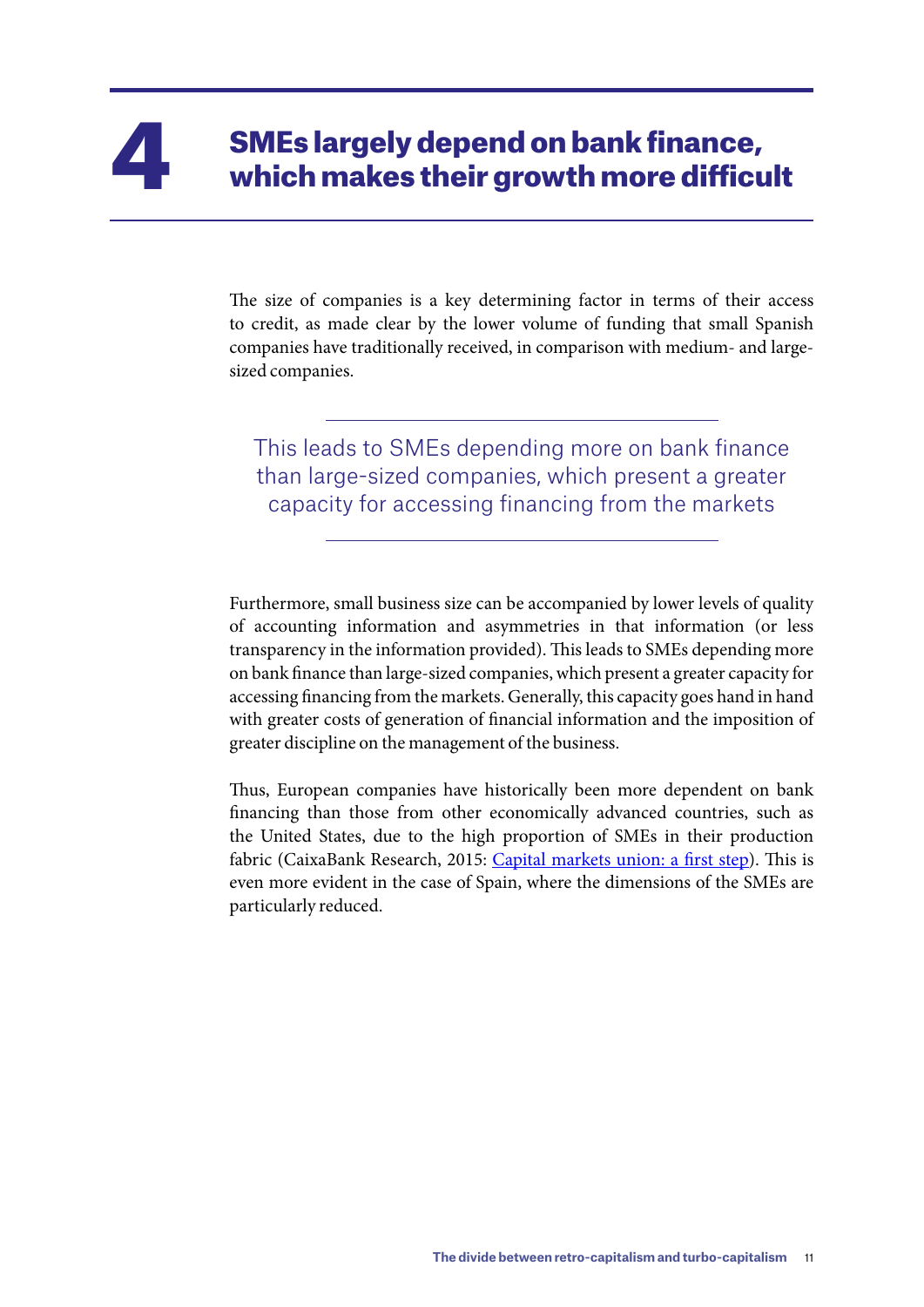#### Figure 4. **Large-sized companies have a greater capacity for access to financing from the markets**

Debt ratios of companies according to their size. Outside resources with costs on interest-bearing liabilities (%)



#### In Spain, the usual situation is that companies use a single banking organisation

The lack of capacity among SMEs to diversify their liabilities is not only reflected in their greater resorting to a single type of financing, from banks, but also in the number of financers with whom they work. In this sense, in Spain, the usual situation is that companies use a single banking organisation. Maudos and Fernández (2020) point out, in Condiciones financieras de las empresas españolas: efectos sobre la inversión y la productividad (BBVA Foundation), that in the period 2001-2015, some 55.1% of Spanish companies worked with a single banking organisation, while 28% of companies worked with two. The percentage fell to 12.9% in the case of working with three organisations, and to 3.3% when the number of organisations was four. During the period analysed, Spanish businesses worked on average with 1.7 banking organisations.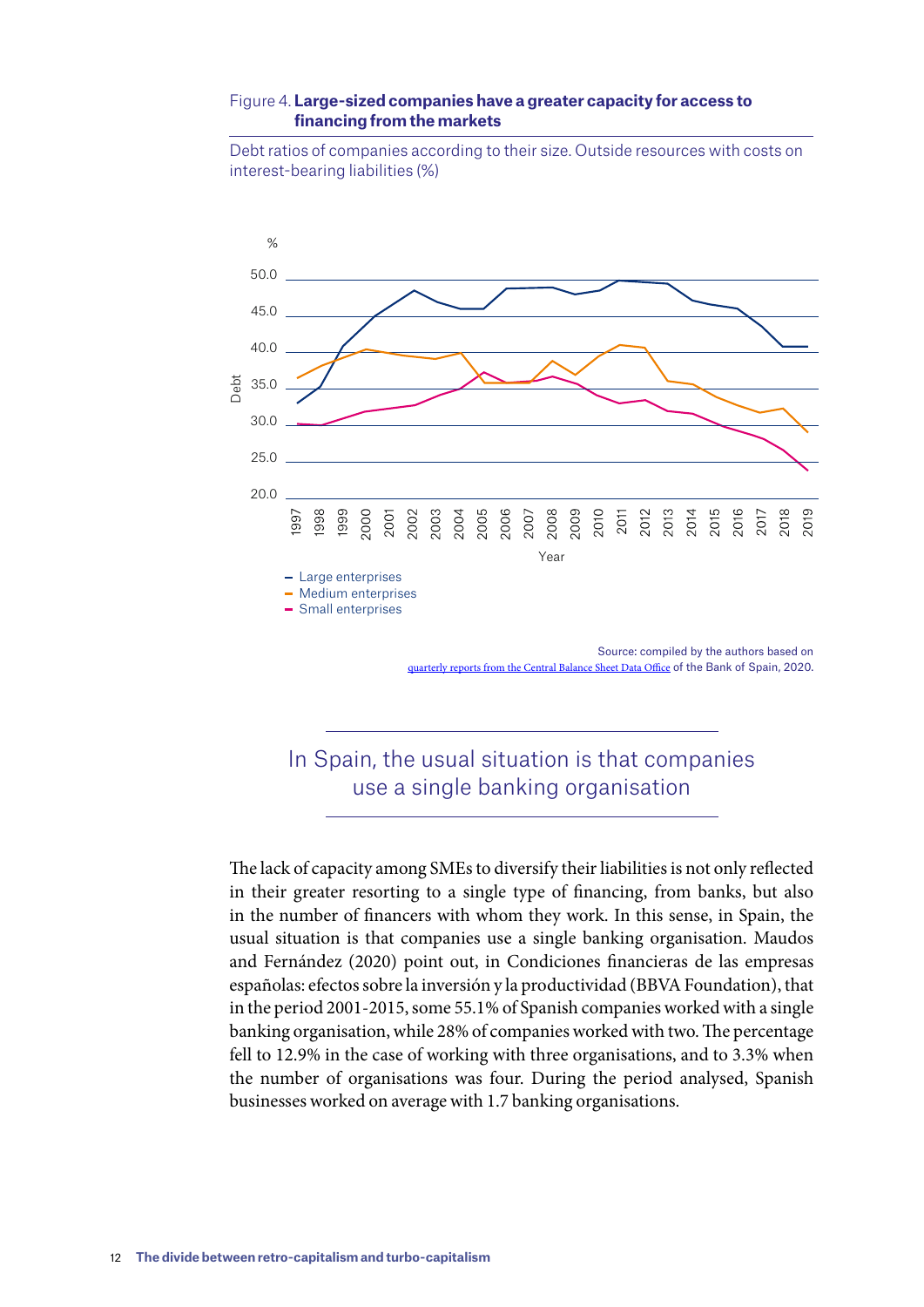This dependency on a lesser number of sources of financing or even on a single banking organisation becomes an evident obstacle to business growth

In times of crisis, if banks close their offering of funding, this dependency on a lesser number of sources of financing or even on a single banking organisation becomes an evident obstacle to business growth, as manifested by the financial crisis of 2008 (Mielgo, 2015: "Una reflexión sobre el tamaño empresarial en España", *ICE, Revista de Economía*, 885).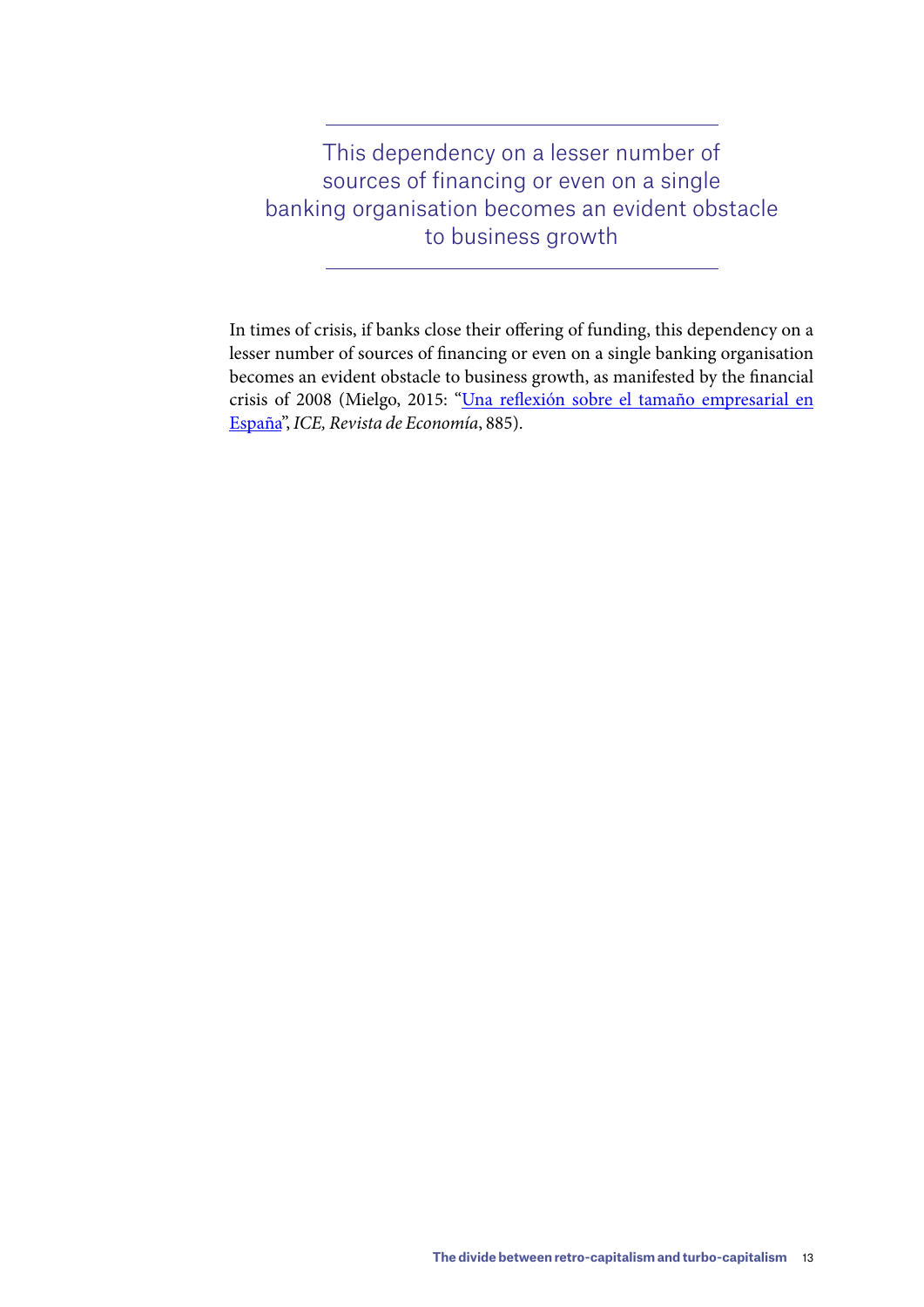### 5 The profitability of companies grows in line with their size

A direct causal relationship exists between business size and profitability, as the latter grows alongside the former. Insofar as smaller-sized companies face greater difficulties to access external financing, their costs are higher, and therefore their economic profitability is lower.

> A direct causal relationship exists between business size and profitability, as the latter grows alongside the former

Figure 5, produced based on data from the Central Balance Sheet Data Office of the Bank of Spain (2020), shows how small-sized companies are clearly more profitable than those of a larger size.

#### Figure 5. **Medium- and large-sized companies are more profitable than those of a smaller size**



Profitability of companies according to their size (%), 2005-2019

Source: compiled by the authors based on quarterly reports from the Central Balance Sheet Data Office of the Bank of Spain, 2020.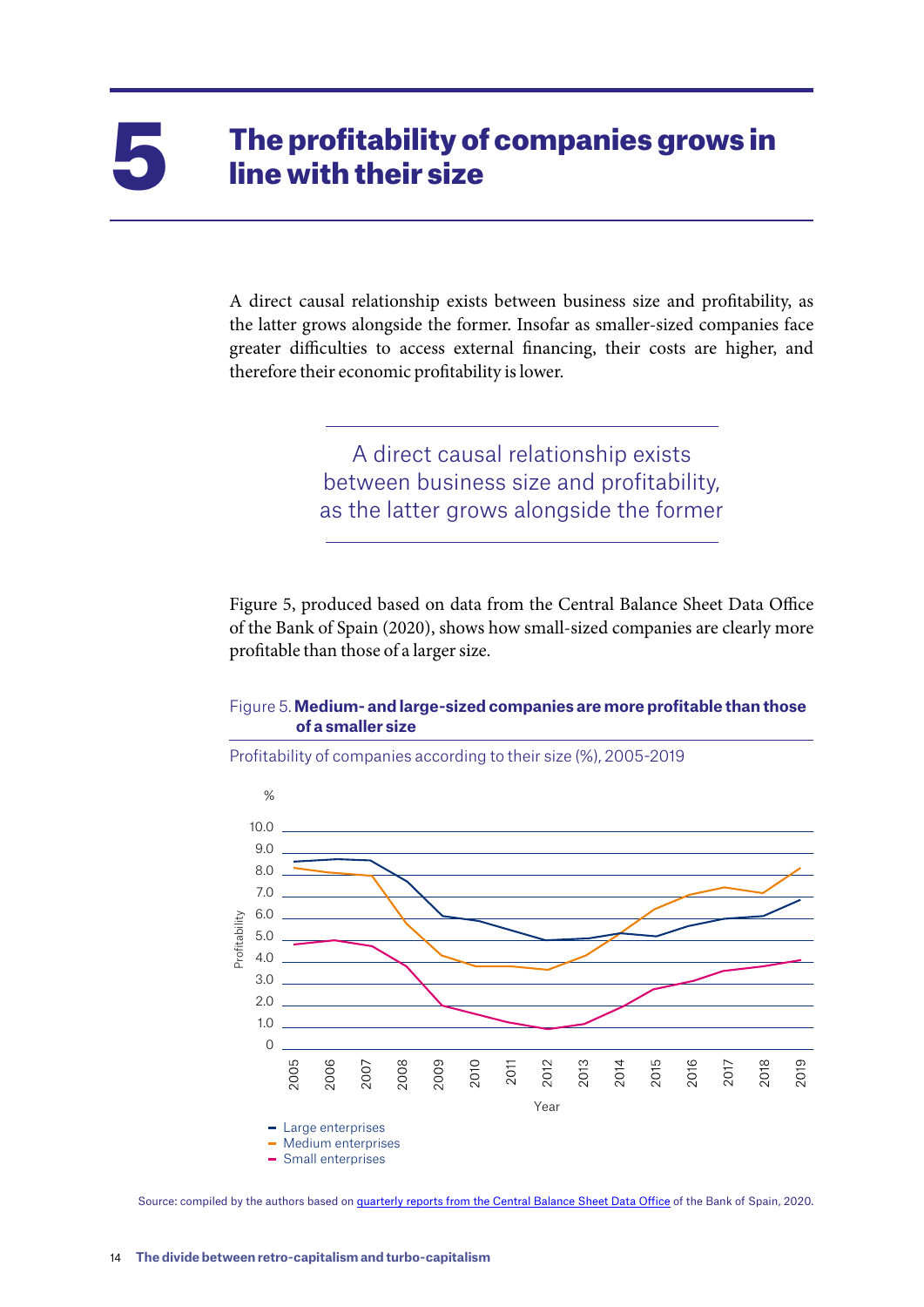### Innovation and a strong export profile are characteristics of large-sized<br>enterprises

Company size is a key determining factor in their capacity for innovation and internationalisation. In figure 6, compiled based on data from the Survey on Innovation in Enterprises from the year 2019, published by Spain's National Statistics Institute (INE), the positive relation that exists between business size and innovation capacity can be observed. As can be inferred from the graph, the percentage of companies that innovate is clearly higher in those of a larger size. This is a difference, furthermore, that is maintained independently of the activity sector to which the companies belong.

The above is confirmed, moreover, if another source is used as a reference, such as the Survey on Company Strategies (ESEE) by the SEPI Foundation for Industrial Companies. In accordance with the results of the latest edition of the ESEE, from the year 2016, barely 13% of industrial companies with 200 workers or fewer conduct or contract out some type of R&D activity, against 45.9% of companies with over 200 employees.



#### Figure 6. **The larger the company, the greater the innovation**

Percentage of innovative companies in Spain according to their size, 2019

Source: compiled by the authors based on the **Survey on Innovation in Companies**, INE, 2019.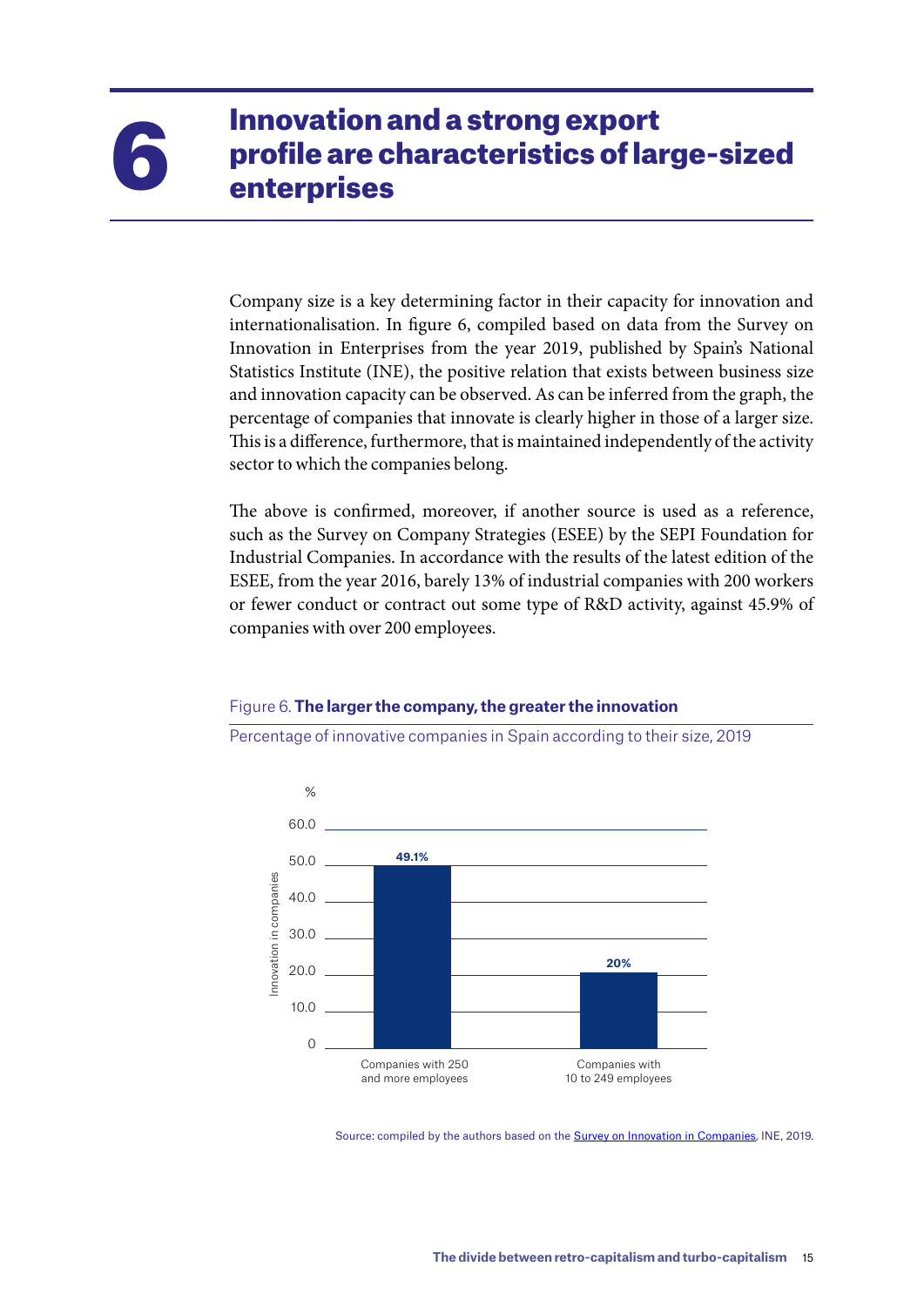Furthermore, the exporting facet of companies is associated in a positive way with their size, so as company size grows, so does its likelihood of exporting. Figure 7 shows how the percentage of large export companies is clearly superior to that of companies of a smaller dimension, although the difference has tended to reduce in recent years. If the propensity to export is observed, the conclusion is the same: larger-sized enterprises tend to export almost double (43.4%) the proportion of their output as those of a smaller size (22.3%). This circumstance occurs in all activity sectors.

#### As company size grows, so does its likelihood of exporting

Figure 7. **Large-sized companies are clearly more likely to export than those of a smaller size**



Percentage of industrial companies that export according to their size, 2016

Source: compiled based on the ESEE, SEPI Foundation, 2016.

Comparatively, SMEs in Spain are less innovative and have a weaker export profile than that corresponding to the European average, which could again be explained by the high proportion of small-sized companies in the Spanish production fabric.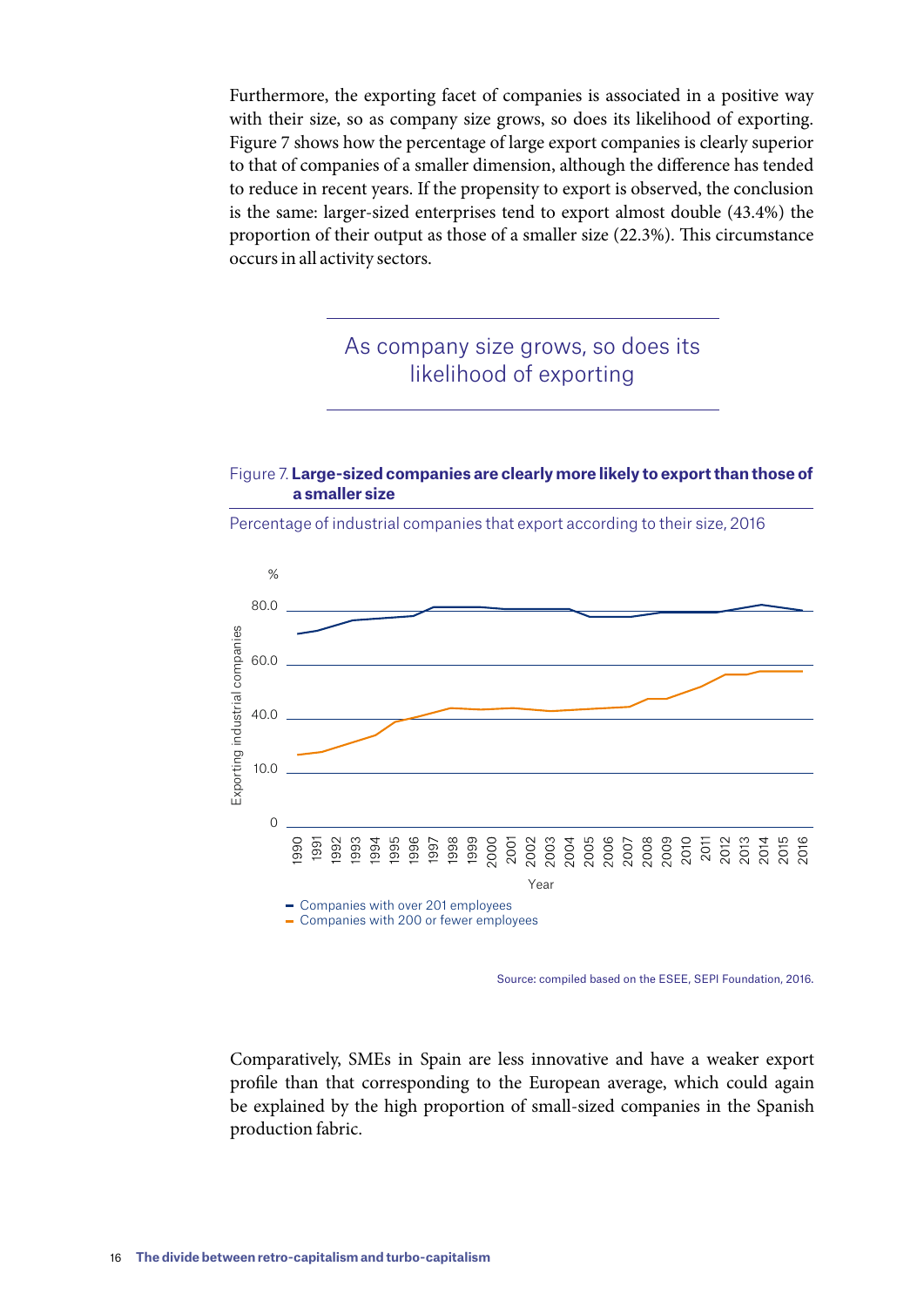### Size, internationalisation, digitalisation and innovation, at the base of turbo-<br>capitalism

From the analysis carried out up to this point, two conclusions are drawn: the first, that Spanish companies are segmented into two differentiated groups and, between the two, there exists an important divide in terms of size, contribution to employment, productivity, profitability, diversification of liabilities, and capacity for innovation and internationalisation; the second, that these divergences arise independently of the sectors in which the companies act, which means that it is not a problem of sectors, but of different factors. These determine the turbocapitalism to which it wants to aspire and, ultimately, they must encourage a leap in terms of productivity in the Spanish economy.

Spanish companies are segmented into two differentiated groups and, between the two, there exists an important divide in terms of size, contribution to employment, productivity, profitability, diversification of liabilities, and capacity for innovation and internationalisation

The first of these factors, and to a certain extent the envelope or container of all the others, is the size of the companies. The debate around the need for the growth of Spanish companies is still far from concluding. However, a broad consensus exists in both the academic sphere and in political reflection regarding the need to increase the size of Spanish companies. This would be fundamental for reinforcing the economy's productivity and competitiveness. The conclusions that are proposed in this report point in the same direction and suggest that the largest-sized companies are more productive, more profitable, more innovative and more internationalised: traits, all of them, that are key for business competitiveness.

Another of the keys to the competitiveness of companies lies in their international presence. The potential market for large-sized companies tends to be greater than that for those of a smaller dimension. Large-sized companies operate more frequently on an international scale than smaller-sized companies, which are more oriented towards the local market. Internationalising is a route for growth and increasing business competitiveness and, ultimately, a further element for promoting the potential growth of the economy.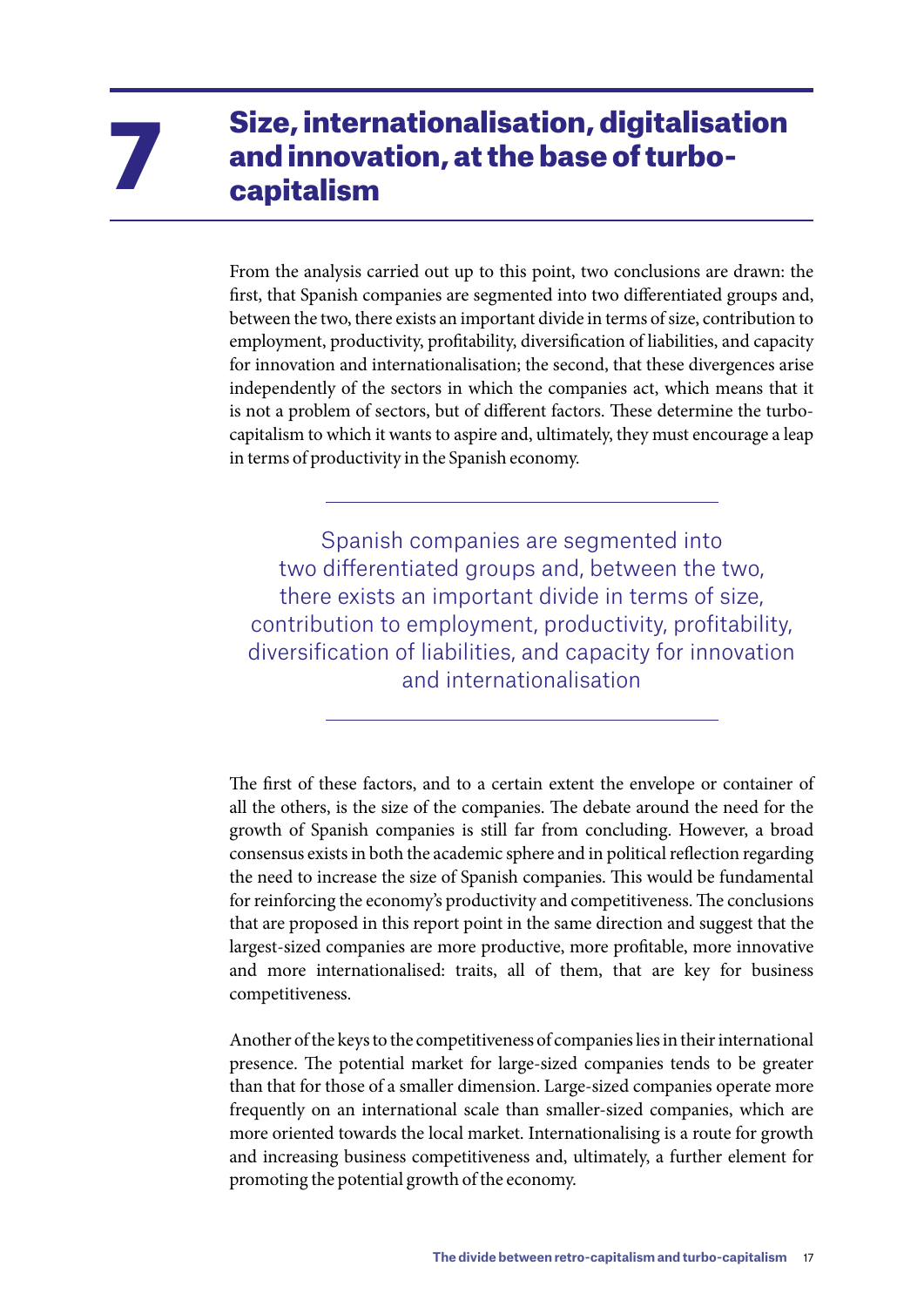Digitalisation is another of the great challenges that must be tackled and that appears to be imperative in a world marked by technologies. Tackling digital transformation and making a decided commitment to innovation would mean gains in productivity that must not be underestimated and would enable new employment opportunities to be created along with business niches with greater added value, among other aspects.

> Internationalising is a route for growth and increasing business competitiveness

Spain cannot overlook another of the major challenges that it is tackling, and which has to do with the shortfalls of its education system. These have generated a dual pattern of results, in which the population is concentrated into the two extremes of the education chain – university and basic – leaving the vocational training space empty. The most evident result of all this is levels of early school leaving and youth unemployment that amply exceed those of other European countries, and that constitute an increasingly acute problem of skills imbalance. Tackling this challenge appears to be even more urgent in a global, digitalised and increasingly competitive world, in which talent and excellence are acquiring growing relevance, as they are essential elements of the turbo-capitalism to which people aspire.

Levels of early school leaving and youth unemployment that amply exceed those of other European countries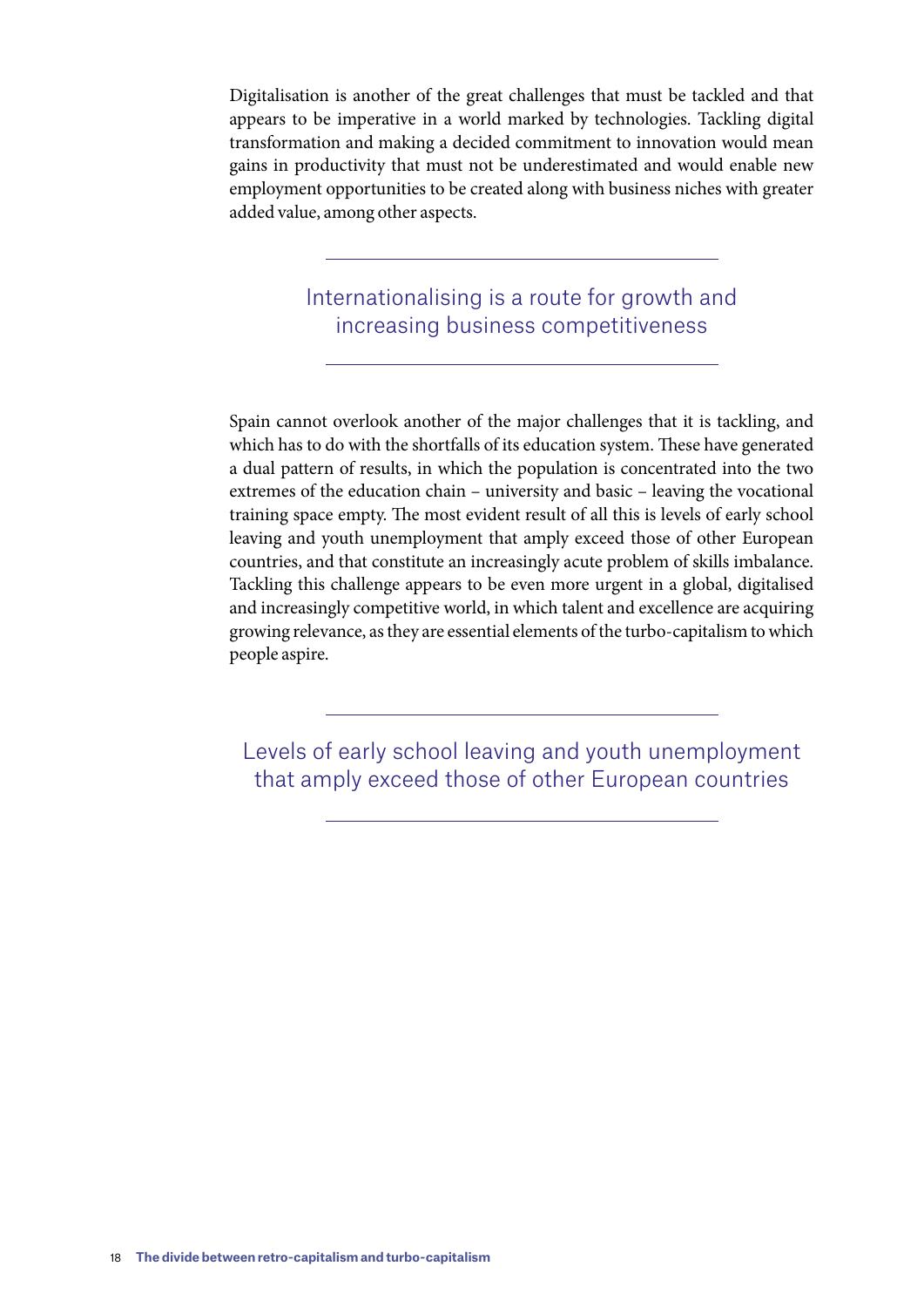### The divide under debate: the public sector and the crisis resulting from the covid-19 pandemic

The public sector in Spain is facing different difficulties in many aspects, especially in giving a response to the growing and changing demands of society; on occasions, furthermore, it turns out to be inefficient in its provisions. This is not a problem of spending (in fact, Spain is one of the OECD countries with the highest volume of social spending) but of efficiency. This is backed by studies on the efficiency of public spending produced by the Independent Fiscal Responsibility Authority (AIReF), which conclude that broad pockets of inefficiency exist in public spending in Spain. As a consequence of this, the country is dogged by a structural budgetary deficit that amply exceeds that of its European partners and which in 2019 reached 4% of GDP (European Commission, Autumn 2020 Economic Forecast).

The public sector in Spain is facing different difficulties in many aspects, especially in giving a response to the growing and changing demands of society

This inefficiency is also manifested in relation with revenues, in such a way that these are situated nearly five percentage points below the average of the European Union (figure 8). This is thus for two basic reasons: firstly, because the effective rates in the major taxes – income tax (IRPF) and VAT (IVA) – in Spain are lower than in Europe, given the high level of deductions and exemptions; secondly, because tax fraud has a heavier weight in Spain.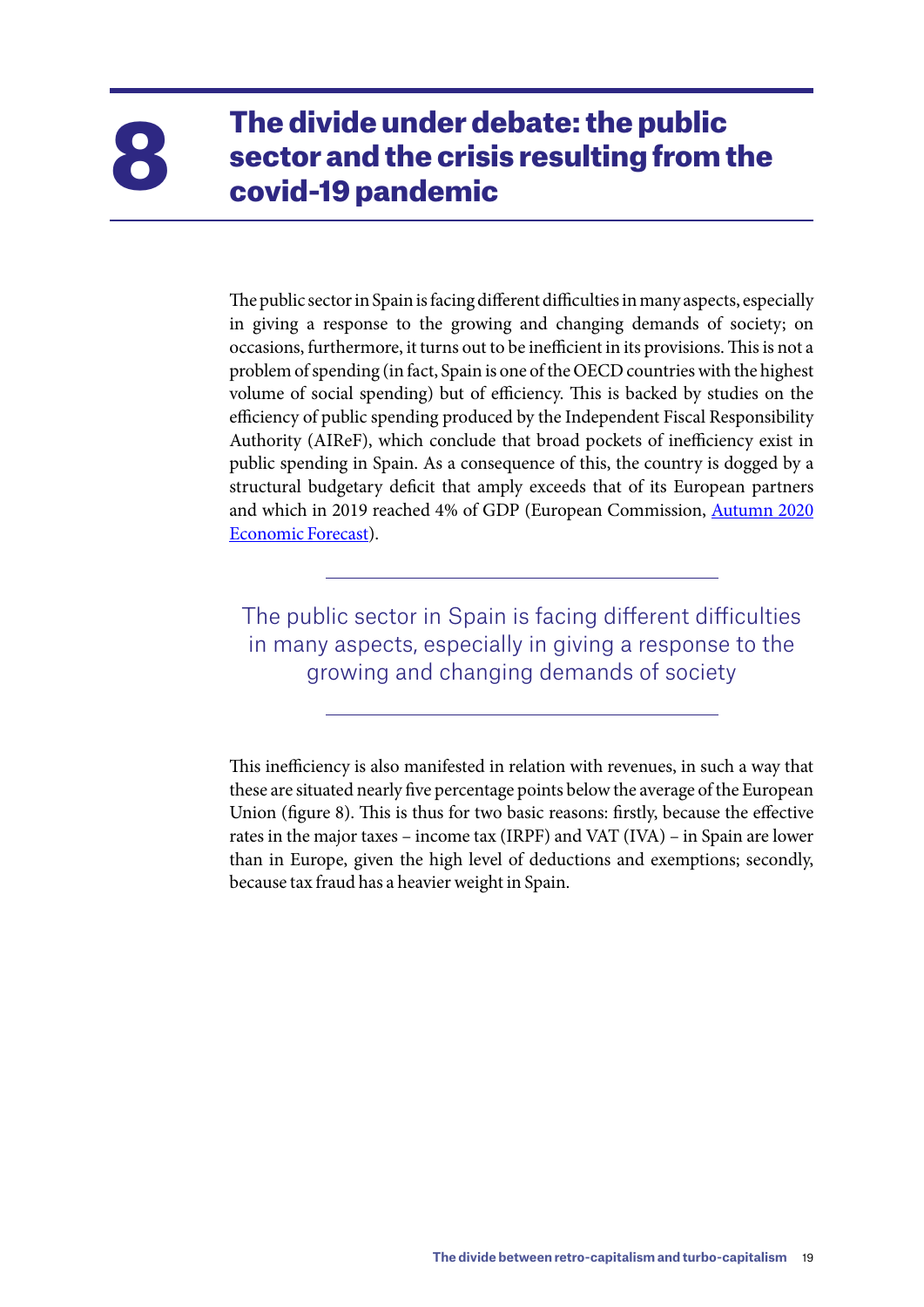#### Figure 8. **Spain presents lower tax revenues in relation with the European average**



Total revenue from taxes and social contributions in countries of the EU (as a % of GDP) 2019

Source: compiled by the authors based on data from the European statistics on tax revenues, Eurostat, 2019.

The state administration is, in general, marked by an antiquated institutional and organisational culture, therefore it is necessary to make an effort of adaptation in the face of the technological revolution, the innovative spirit, or any of the other challenges being faced by the world today. The ageing of the civil service explains, largely, the antiquated nature of the public sector. Spain was, in 2017, the OECD country with the third highest percentage of public employees aged over 55 years, and fewer than 10% of employees in the central Administration were aged between 18 and 34 years old.

This situation of disadvantage has been made evident during the coronavirus crisis. The problems that had to be faced during lockdown, in the months of March to May 2020, by civil servants in order to be able to work remotely from their homes, as well as the bottlenecks that were generated by trying to deal with the processing of the thousands of temporary redundancy plans which have had to be used by a large number of companies, are just a couple of examples that are illustrative of this.

In short, the administrative structure in Spain presents a high risk of missing the train to the future. A public sector with this situation of backwardness hinders, in turn, the very competitiveness of companies.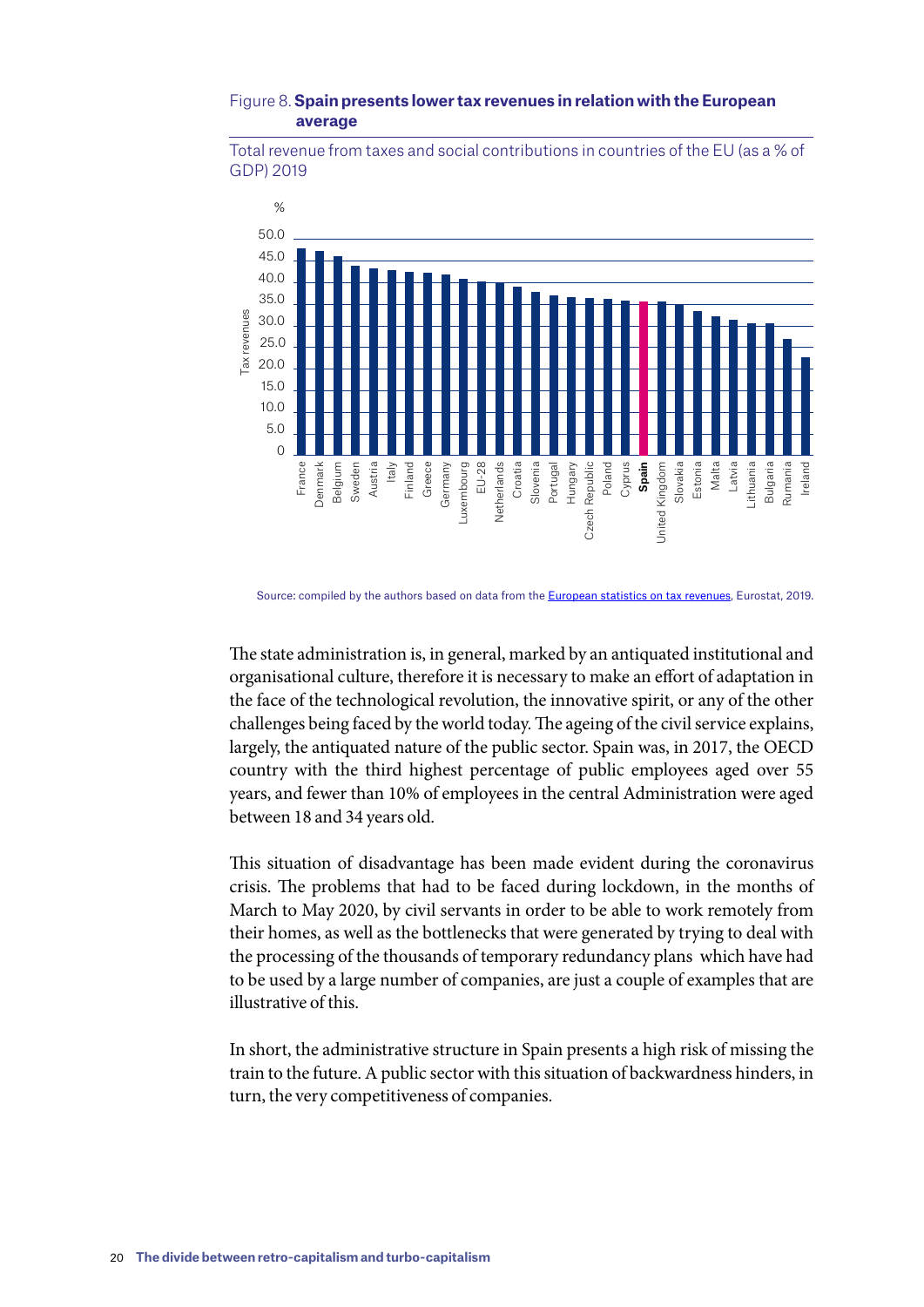Within the administration itself, divergences exist that reflect the divide between turbo-capitalism and retro-capitalism.

Within the administration itself, divergences exist that reflect the divide between turbo-capitalism and retro-capitalism. Spain is equipped with modern, speedy and efficient administrations, that are fully incorporated into digitalisation, such as the Tax Agency or the General Directorate of Traffic. However, in other administrations, the absence of these attributes is evident. The existence of what could be called islands of modernity, in this sphere, shows that it is possible to have an advanced, efficient administration capable of responding to the needs and problems of citizens and businesses alike. An administration that is capable of promoting modernisation and a leap forward in terms of productivity and added value in the country's production model.

The covid-19 pandemic, despite its serious impacts, will promote in-depth changes in the country's economic and social model

It is worth pointing out, furthermore, that the covid-19 pandemic, despite its serious impacts, will promote in-depth changes in the country's economic and social model. The NextGenerationEU recovery funds and the structural reforms committed to within the framework of the National Plan for Recovery, Transformation and Resilience, represent a unique opportunity to modernise the production model of Spain and homologate it to the standard of the rest of the advanced economies on the basis of two basic backbone pillars: digitalisation and sustainability.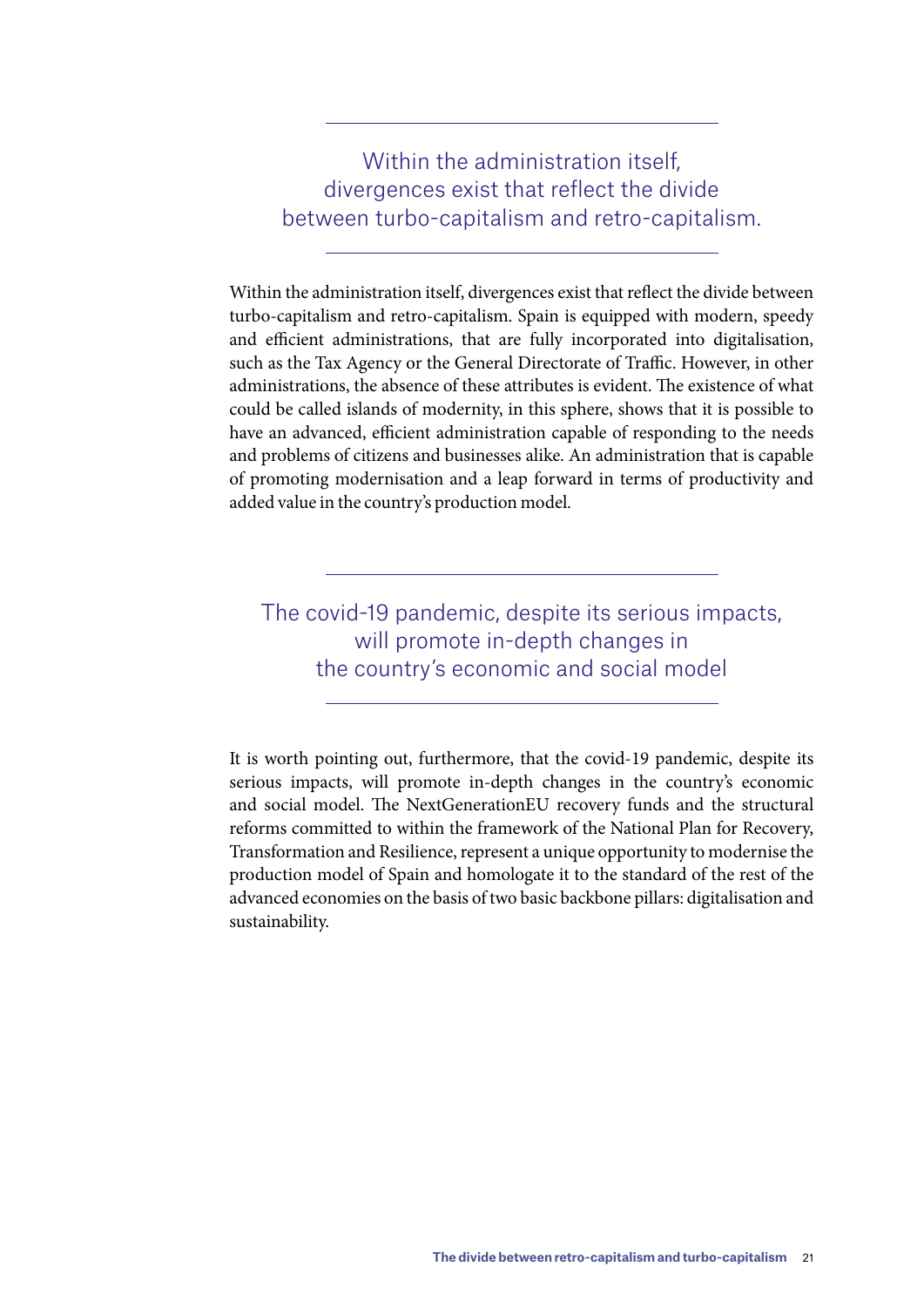# **Proposals for the future.<br>Conclusions**

The Spanish economy has been dogged for decades by structural weaknesses that undermine its capacity for development and growth. One of the most important, if not the most important, is that related with the production fabric.

Spain presents a dual production fabric, with a composition that is far removed from that of advanced countries. It is a fabric which is evidently dominated by companies that are not very efficient, nor very productive, nor very innovative, that have not yet embraced digitalisation and that in their majority have not taken the leap into the global markets. All of this contrasts with what is happening with the main leading partners in Europe, where companies score higher in all of these parameters, with the exception of Italy, which registers values similar to those of Spain.

This becomes a problem in the measure that these characteristics are typical of 99% of the production fabric in Spain, therefore they rise up as a defining feature of the country's economic model, which has been growing in line with a dual segmentation for decades. In other words, around turbo-capitalism, marked by parameters such as digitalisation and internationalisation, and around retrocapitalism, where companies coexist that are less efficient and less intensive in technology and innovation.

It is not, therefore, a problem of sectors, but of different elements. In other words, the current situation has nothing to do with the sectorial specialisation of the Spanish economy, but with the fact that a large part of the production fabric has not incorporated into its functioning the factors and tendencies by which advanced societies are governed. Namely, digitalisation, innovation, internationalisation and company size.

Furthermore, Spain must tackle other pending challenges that are also constituted as a necessary condition for promoting the leap to turbo-capitalism, and the leap in production, to which it aspires. In this sense, the reform of the education system is a priority. This report has briefly documented the inefficiencies of the Spanish education system, a model which is different to that habitually found in countries in the European environment, and which has difficulties in providing young people with the knowledge and skills necessary. Furthermore, the system fuels the inefficiencies and the duality of the employment market which, although it is not the subject of study in this report, also requires in-depth reforms.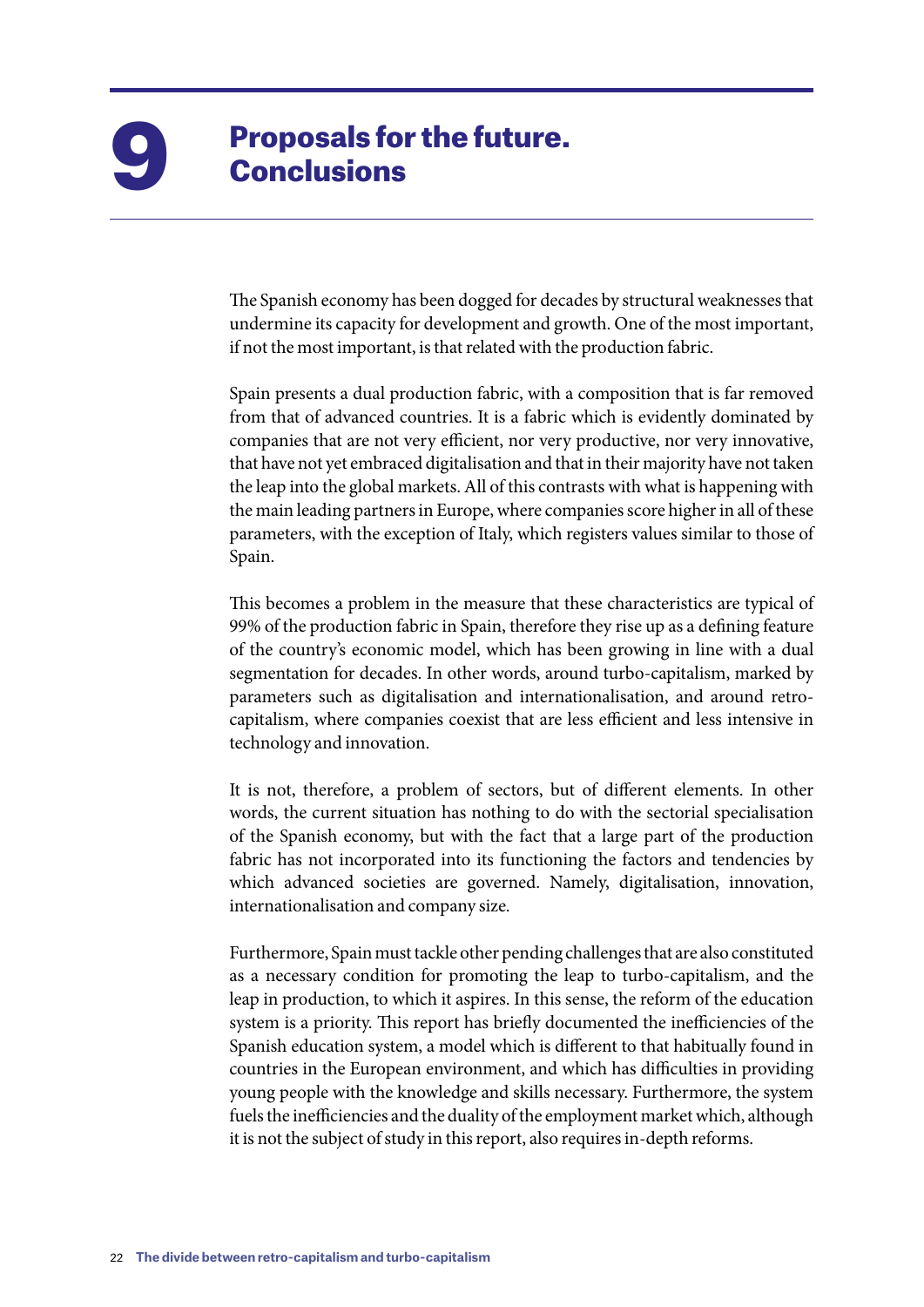Having confirmed the need to promote a change in the production model and make the leap to turbo-capitalism, the European NextGenerationEU recovery funds and the structural reforms committed within the framework of the National Plan for Recovery, Transformation and Resilience, constitute an opportunity that Spain cannot allow to escape.

To conclude this report, some guidelines are provided below, including but not limited to, recommendations for actions or measures with the aim of contributing towards promoting a leap in quality and in value of the production model:

Promote realistic measures that enable the average size of companies to be increased.

Among other measures, the fiscal, labour and bureaucratic thresholds that disincentivise business growth should be eliminated. It is necessary to pursue a more balanced distribution between banking and market financing.

Improve the training of young people and provide them with the knowledge and skills necessary to compete in a globalised and digital world, marked by growing and increasingly fierce competition.

It is necessary to introduce reforms that promote the quality of the education and training system, and that homologate it to that of the most advanced European societies. The aim is to put an end to the gap between workers' skills and those demanded by businesses.

Interiorise the conclusions of the studies on public spending efficiency by the AIReF.

Ambitious programmes should be promoted for the evaluation of public spending that enable better spending.

Increase the resources assigned to RDi.

It is necessary to improve and adjust to the needs of companies, particularly of SMEs, the model of business incentives for innovation and development.

- **Pay attention to accredited opinions in the economic sphere and recover the path** of fiscal consolidation once the pandemic and the crisis are overcome. Before the outbreak of the pandemic crisis, there were six years of intense growth that could have been taken advantage of to put the own accounts in order. Avoiding falling into this error again is of priority importance.
- Doubling up on efforts to promote the emergence of companies into the international markets and guaranteeing their regular presence in them, with special attention paid to microbusinesses.

Digitalisation and training are two key aspects for achieving this aim.

Promoting a reform of the public administration that makes it more flexible and efficient.

The administration must be capable of promoting modernisation and the leap in productivity and added value that the production model requires.